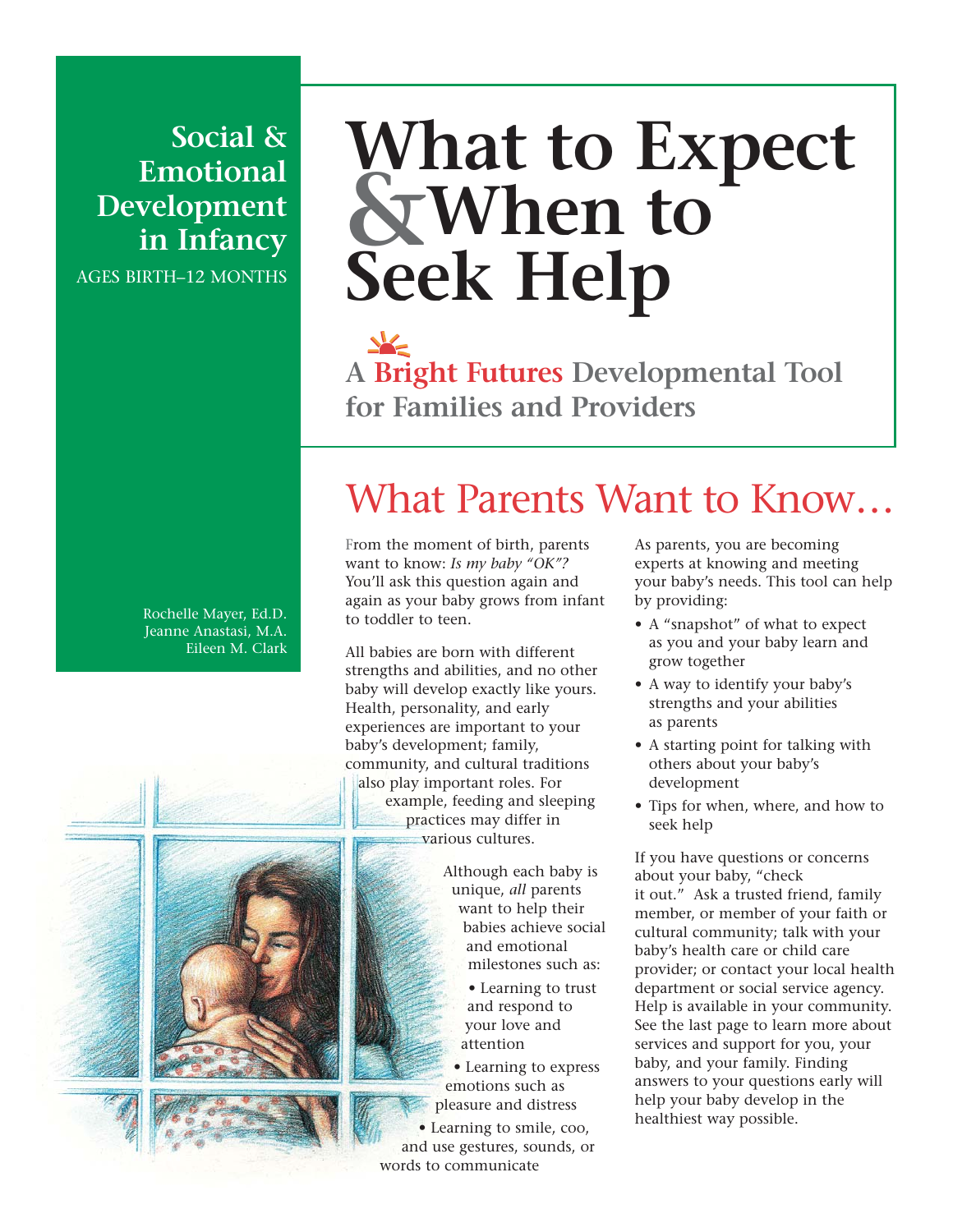**Cite as:** Mayer R, Anastasi JM, Clark EM. 2006. *What to Expect & When to Seek Help: A Bright Futures Tool to Promote Social and Emotional Development in Infancy*. Washington, DC: National Technical Assistance Center for Children's Mental Health, Georgetown University Center for Child and Human Development, in collaboration with the National Center for Education in Maternal and Child Health.

©2006 by Georgetown University Center for Child and Human Development



**With funding from:** Child, Adolescent and Family Branch Center for Mental Health Services

Substance Abuse and Mental Health Services Administration





download a copy, or inquire about training, consultation and technical assistance, visit www.brightfutures.org/tools

# **What to Expect &When to Seek Help**

**A Bright Futures Developmental Tool for Families and Providers**

The *What to Expect &*<br>When to Seek Help: E<br>Futures Development<br>Tools for Families and *When to Seek Help: Bright Futures Developmental Tools for Families and Providers* are guided by the following principle:

*Every child and adolescent deserves to experience joy, have high self-esteem, acquire a sense of efficacy, and believe that she can succeed in life.* —BRIGHT FUTURES CHILDREN'S HEALTH CHARTER

Based on *Bright Futures in Practice: Mental Health*, the Bright Futures developmental tools offer a framework for providers and families to begin a conversation together about how best to support healthy social and emotional development in children and teens. The tools are part of a coordinated set of print and Web materials, including the Referral Tool for Providers and the electronic Community Services Locator. The tools gently encourage families who have any questions or concerns about their child's development to "check it out"—and offer a number of tips for when, where, and how to seek help through local, state, or national resources. To learn more about the tools, of tips for when, where, and now to the services and services.

### **Beginning the Conversation**

Written in family-friendly language, the tools may be used by families and child development professionals in a range of disciplines, including health, education, child care, and family services.

Throughout the tools, a strong emphasis is placed on strengths as well as concerns. The information under "What to Expect" not only offers a guide to healthy development and parenting, but provides information that parents can find reassuring about their child's behavior and their own parenting.

The tools provide an opportunity to identify concerns at an early stage. The information under "When to Seek Help" includes issues that might be addressed with additional information, as well as those that signal the need for further assessments and services. Space is provided for families to write down their concerns as well as to create their own list of community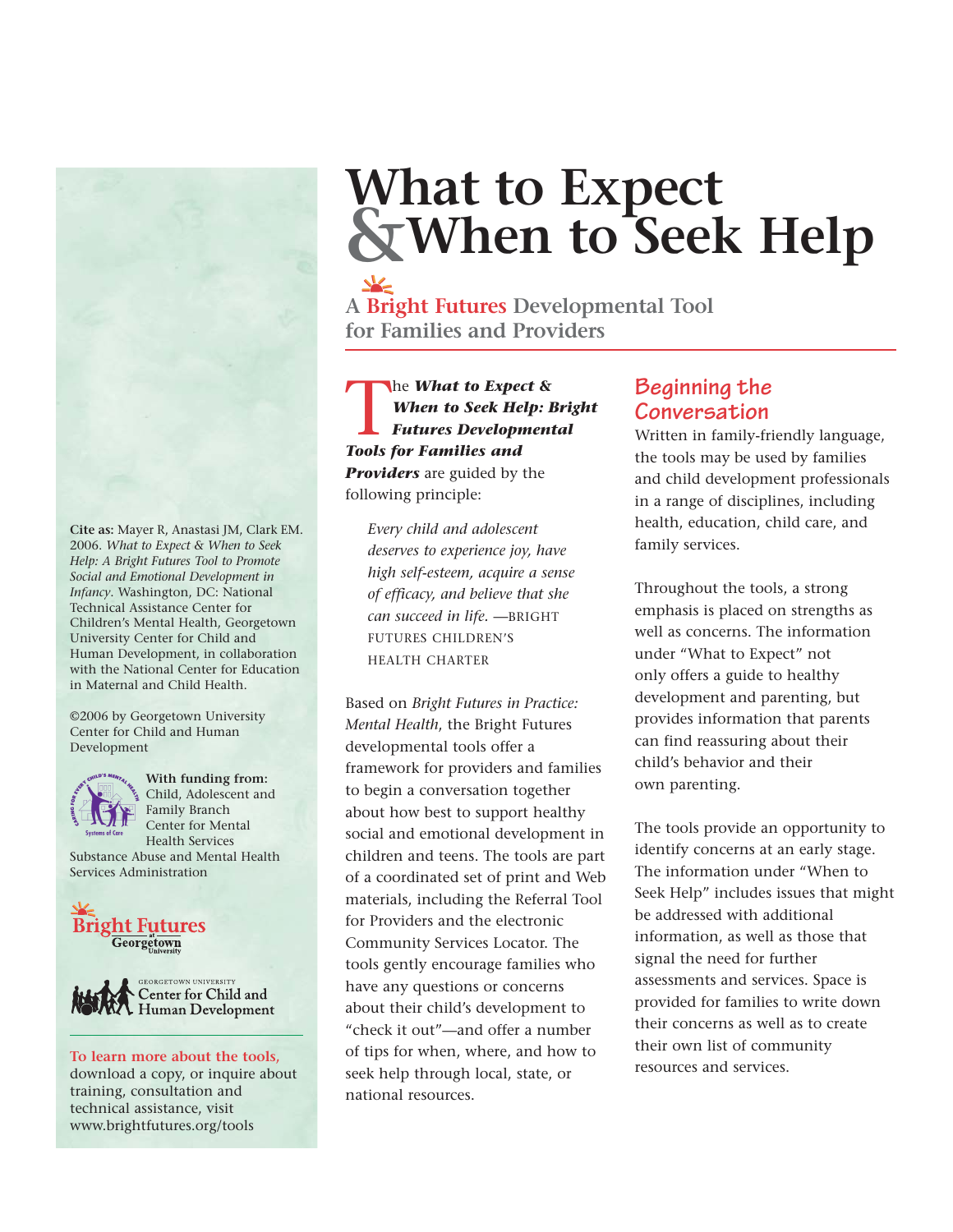## **Feeding**

## **What to Expect**

#### **Baby:**

#### *Birth-3 months*

- Enjoys feeding, feels comfortable and safe (sucks and swallows easily, gains weight, seems content)
- □ Gazes at or turns toward parent, nuzzles or cuddles while feeding

#### *3-6 months*

 $\square$  Sometimes shows more interest in sights and sounds around him than in feeding

#### *6-9 months*

 $\square$  Explores breast or bottle during feeding; touches, tastes, and plays with different foods; tries to hold feeding spoon

#### *9-12 months*

 $\Box$  Gains more confidence and control during feeding (feeds) herself with her fingers, holds and drinks from a cup)

#### **Parents:**

- □ Learn baby's hunger cues and respond promptly and lovingly
- $\Box$  Are sensitive to baby's cues when feeding (pause or stop when baby is drowsy, turns head away, or sucks less vigorously)
- $\Box$  Hold, cuddle, and talk to baby during feedings
- $\Box$  Keep feeding and sleep schedules somewhat regular to help baby feel secure
- Encourage baby to touch and taste different foods, feed herself with her fingers, and hold and drink from a cup (9-12 months)

### **When to Seek Help**

#### **If your baby:**

- $\Box$  Lacks interest or enthusiasm in feeding
- $\square$  Is often fussy or upset during or after feeding
- $\square$  Does not cuddle or respond to you during feeding
- $\Box$  Has poor weight gain or other feeding problems (has trouble sucking and swallowing, or spits up a lot after feeding)
- $\square$  Shows no interest in finger-feeding or using a cup (by 12 months)

#### **Or if you, as parents:**

Feel uneasy holding, cuddling, or feeding your baby □ Are not sure when to feed your baby

 $\Box$  Think you may be feeding your baby too little or too much  $\Box$  Are trying to keep your baby on an exact feeding schedule

## **Sleeping**

## **What to Expect**

#### **Baby:**

- $\Box$  Usually sleeps after feeding, wakes when hungry (newborn)
- $\square$  Settles into a routine of sleep/wake times; takes 2-3 naps during the day, sleeps more at night (3-6 months)
- $\Box$  Stays awake much of the day, sleeps most of the night (6-12 months)
- $\Box$  Feels secure with a comforting bedtime routine
- $\Box$  Gradually adapts to family's sleep patterns
- Learns self-soothing behaviors (sucking fingers, holding comfort item like soft toy or blanket) to settle down for sleep

#### **Parents:**

- $\Box$  Respond to cues that baby is sleepy or overtired; help baby settle down for sleep
- $\Box$  Create a comforting bedtime routine (spend quiet time cuddling, singing, reading, or softly talking to baby before bedtime)
- $\Box$  Encourage baby to use self-calming behaviors to fall asleep on his own; offer a comfort object
- □ Provide a quiet room and safe sleep setting (always place baby on his back to sleep; avoid loose bedding or spaces that could trap or smother baby)

## **When to Seek Help**

#### **If your baby:**

- $\Box$  Has a hard time calming down at bedtime; needs a lot of help to fall asleep
- $\Box$  Has trouble settling into a good routine of sleep and wake times
- Wakes and cries often at night, is not able to fall back to sleep on her own (by 6 months)

#### **Or if you, as parents:**

- $\Box$  Have a hard time helping your baby fall asleep or stay asleep
- □Have trouble keeping a regular bedtime routine for your baby (6-12 months)
- $\Box$  Need ideas for keeping your baby safe in a crib or while sharing a bed
- Are usually exhausted or upset because you do not get enough sleep
- $\Box$  Are smoking, drinking, or using drugs while in bed with your baby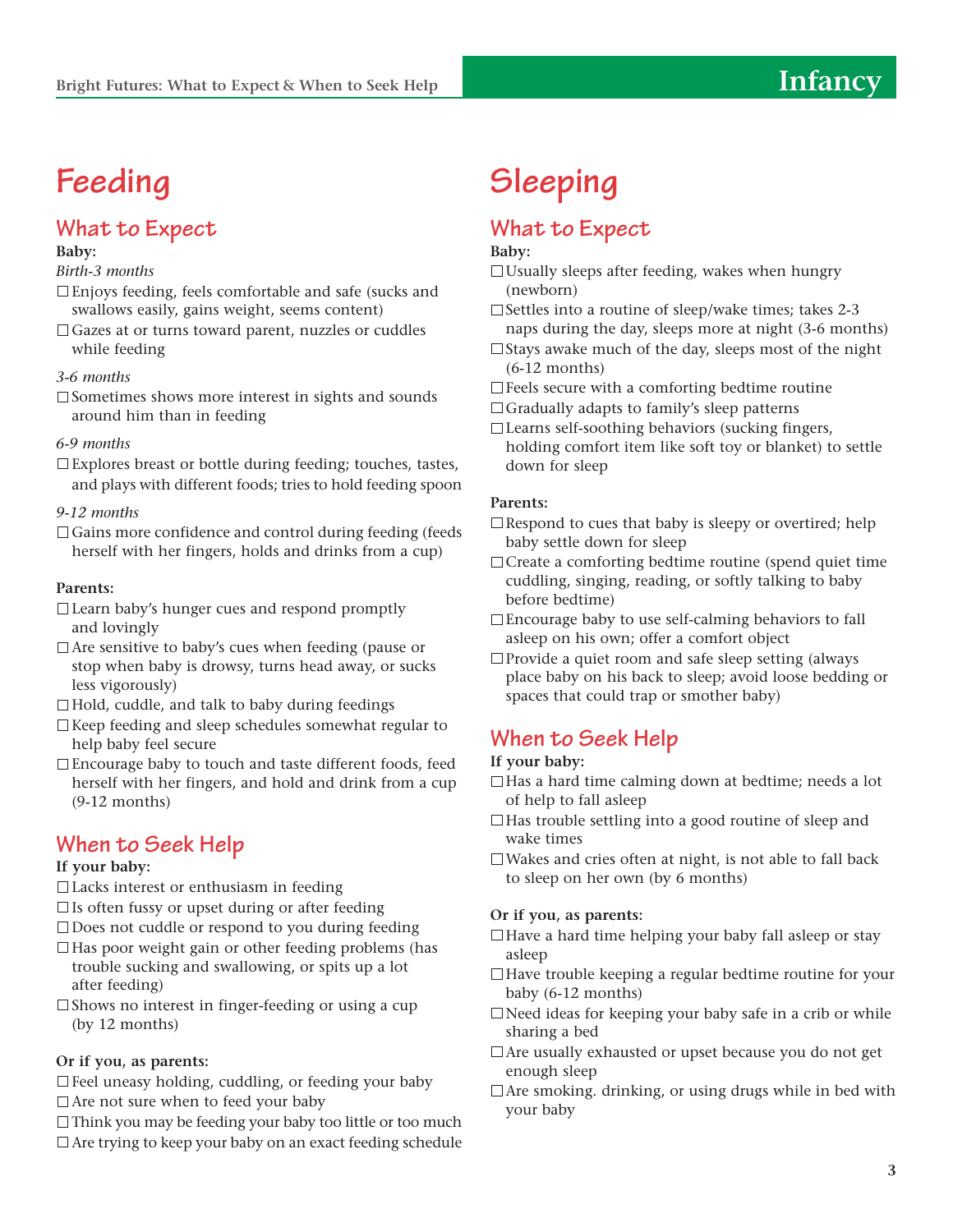## **Crying and Comforting**

### **What to Expect**

#### **Baby:**

#### *Birth-3 Months*

- $\Box$  Cries to express her needs and feelings (hungry, wet, tired, lonely, in discomfort)
- $\Box$  Can usually be calmed or comforted within a few minutes (by 3 months)
- $\Box$  May have colic or fussy periods caused by stomach pains or discomfort (1-4 months)

#### *3-6 months*

 $\square$  Feels calm, content, and secure as his needs are met

#### *6-12 Months*

 $\square$  Begins to soothe herself some of the time by sucking her fingers or holding a comfort object (soft toy or blanket)

#### **Parents:**

- $\Box$  Hold, rock, and softly sing or talk to baby to help comfort him
- Learn baby's different cries, and how best to respond
- Always respond quickly to cries of distress or discomfort Encourage self-soothing behaviors (offer comfort object
- or toy, wrap or dress baby so his hands are free and he can suck her fingers)



- □ Allow baby a few minutes to calm down on his own when he is tired or fussy (6-9 months)
- $\Box$  May feel frustrated if unable to comfort baby despite best efforts

### **When to Seek Help**

#### **If your baby:**

- □Does not turn to you for comfort or respond to your efforts to console him
- $\square$  Seems fretful and unhappy much of the time
- $\Box$  Cries for hours at a time and is very hard to calm
- $\square$  Is not able to calm himself some of the time (6-12 months)

#### **Or if you, as parents:**

- □ Have a hard time knowing what your baby's different cries mean and how you should respond
- $\Box$  Have concerns that you might "spoil" your baby if you give him attention every time he cries
- $\Box$  Allow your baby to cry for a long time without trying to calm her or make her feel better
- $\Box$  Get upset and feel like shaking or hitting your baby when she cries
- $\Box$  Need ideas to help your baby learn how to calm herself

## **Discovering Self and Others**

### **What to Expect**

#### **Baby:**

- *Newborn-3 months*
- □ Looks at faces and follows with his eyes (newborn); can maintain eye contact (by 1 month)
- $\square$  Smiles and coos in response to others (by 2 months)
- $\square$  Shows interest in life around her (sights, sounds, people, pets, movements)

#### *3-6 months*

- Enjoys social play (babbles, giggles, laughs)
- $\Box$  Delights in playing with his hands and feet
- $\square$  Shows range of feelings like joy, surprise, anger, fear (by 5-6 months)

#### *6-9 months*

- $\Box$ Responds to her name, smiles at her image in mirror
- Plays games like peek-a-boo or pat-a-cake
- $\Box$  "Talks" by babbling and trying to imitate sounds
- $\Box$  Reaches for familiar persons (6 months); may become fearful with strangers (7-9 months)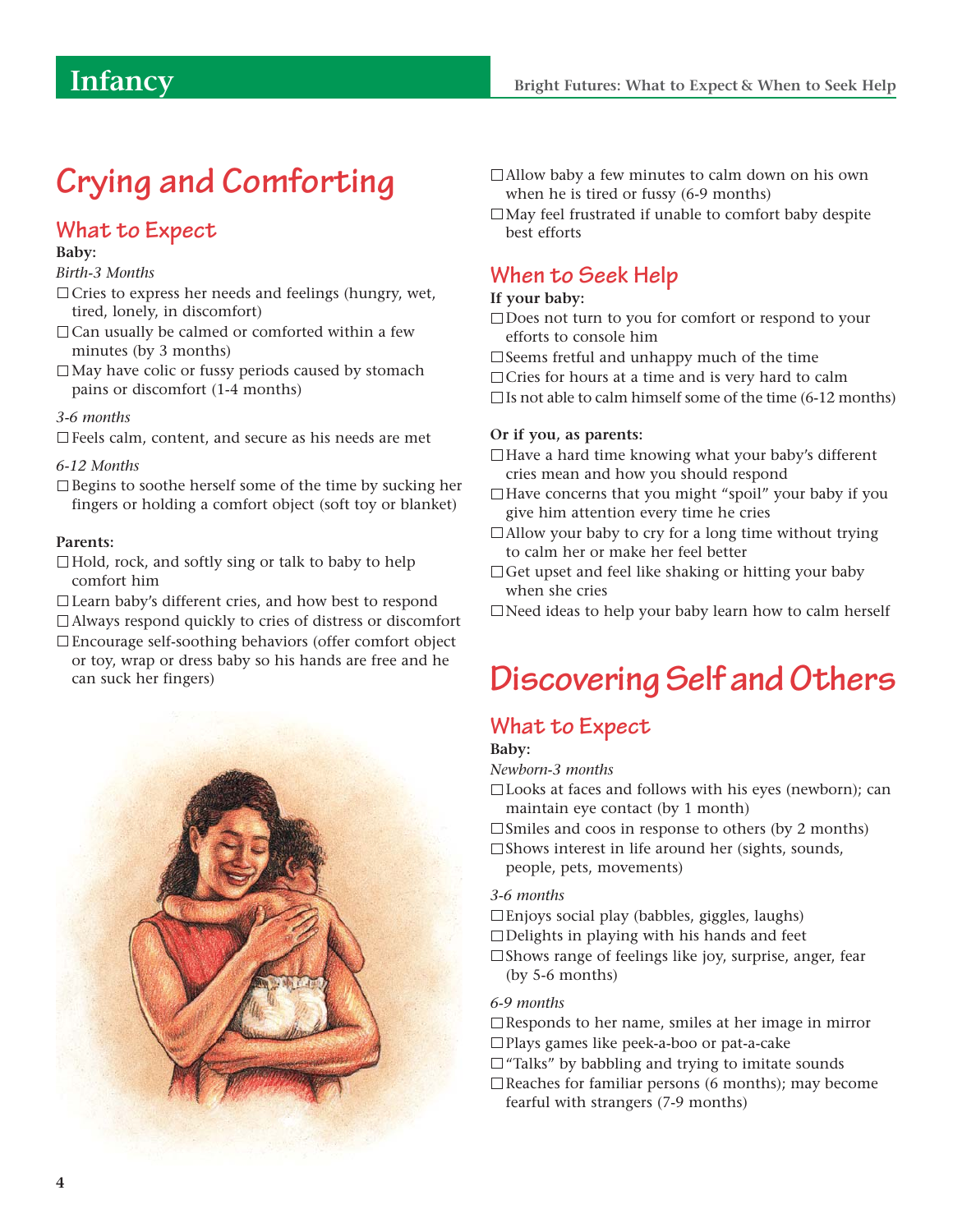#### *9-12 months*

- $\Box$  Imitates actions (talking on phone, waving bye-bye)
- $\Box$  Learns that his actions have an effect (drops, dumps, rolls, pushes and pulls toys)
- $\Box$  Grows more independent (crawls, pulls to stand, may take a few steps)

#### **Parents:**

- $\Box$  Hold and cuddle baby; gently and playfully move her arms and legs
- Provide a variety of sights, sounds, colors, textures (safe toys, rattles, mobiles, crib gyms, music)
- $\Box$  Talk, sing, read, show pictures to baby; play games such as peek-a-boo with baby
- $\Box$  "Teach" baby to imitate sounds, words, movements
- $\Box$  Learn to be "in tune" with baby's needs and feelings
- $\Box$  Let baby lead playtime, and respond to her interests
- $\Box$  Help baby play safely and explore new things
- $\Box$  Gently encourage baby to try doing things on his own; stay nearby to keep him safe
- $\Box$  Help baby feel secure in new situations (reassure through touch, eye contact, words)



## **When to Seek Help**

#### **If your baby:**

- □Does not respond when held or cuddled
- $\square$  Seems to "shut down" (does not smile or make eye contact)
- $\square$  Does not coo or make sounds when you talk to him
- $\square$  Shows no response to people's faces or voices
- □Does not react to sound, light, or movement
- $\square$  Shows little interest in exploring her surroundings

#### **Or if you, as parents:**

- $\Box$ Think your baby is not developing as he should
- $\Box$  Have concerns because your baby does not seem to be doing things that others her age can do
- $\Box$  Want ideas for making playtime safe, fun, and creative
- $\Box$  Are not sure about the kinds of toys or objects your baby should look at and play with
- $\Box$  Need help making your home safe for your baby to move around and explore

## **Becoming A Family**

## **What to Expect**

**Baby:**

*Newborn-1 month*

Looks at parent's face, maintains eye contact briefly

#### *1-3 months*

 $\square$  Smiles and coos in response to parents (4-6 weeks)  $\Box$  Learns to trust that parents will meet his needs

#### *4-6 months*

□Knows parent's face, voice, and touch Laughs and babbles

#### *6-8 months*

 $\square$  Begins to become aware of strangers  $\square$  Seeks comfort and security from her parents

#### *9-12 months*

- May say da-da or ma-ma
- $\Box$  Is upset or fearful when parents leave (separation anxiety)
- $\Box$  Turns to parent after exploring, or when upset and seeking comfort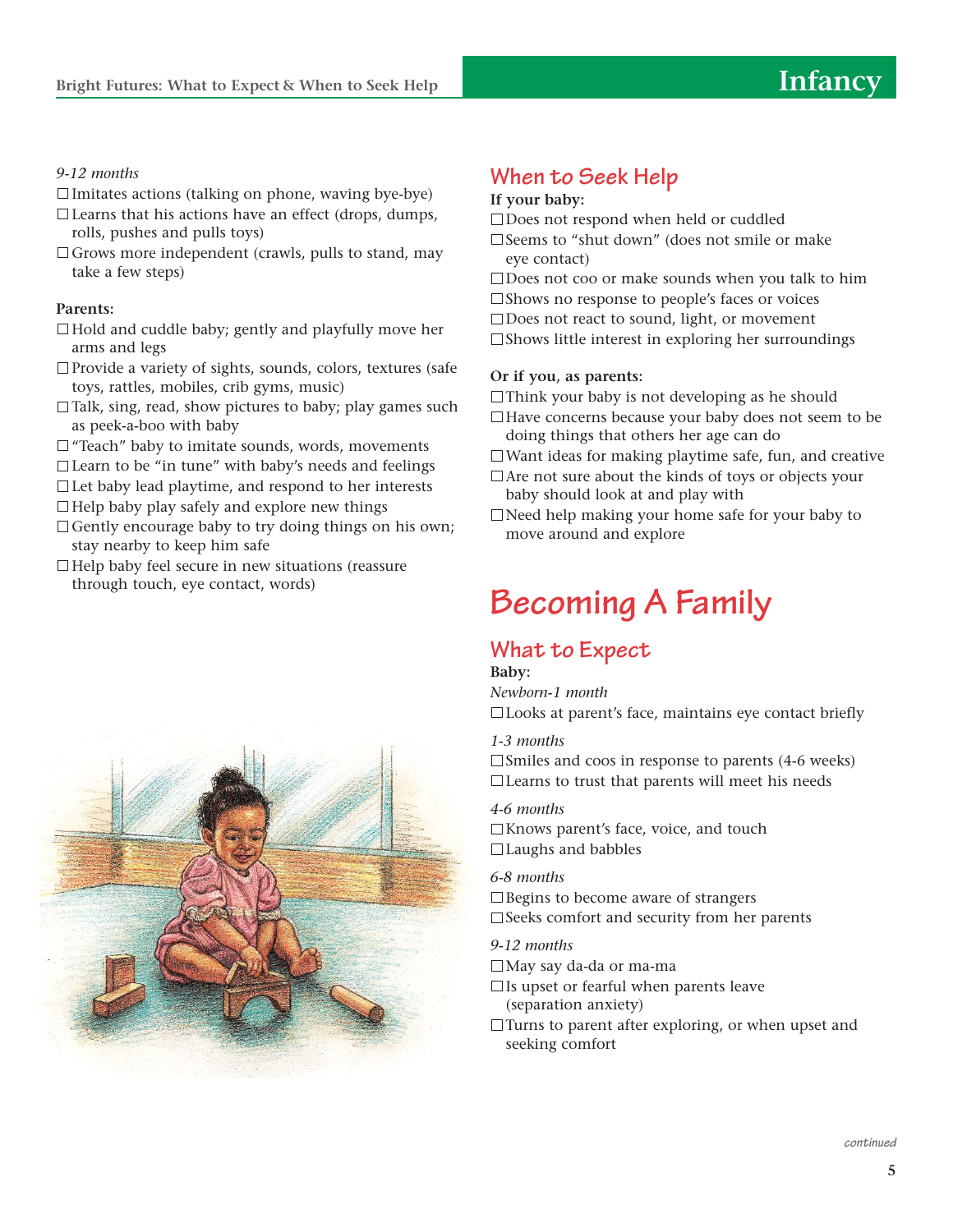#### **Becoming a Family Continued**

#### **Parents:**

- □Hold, cuddle, and comfort baby, help baby feel secure and loved
- $\Box$  May feel overwhelmed or have the "baby blues" in early weeks; gradually feel more confident as parents
- □ Start to "read" and respond to baby's different cries and signals (hunger, sleep, discomfort)
- $\Box$  Give baby lots of time and attention; talk, sing, read, and play with baby; talk about everyday events, name objects and feelings
- □ Celebrate baby's achievements
- $\Box$  Allow baby to explore surroundings, set safe limits

 $\square$  Spend special time with each child in the family

Encourage older children to play with and help care for baby

### **When to Seek Help**

#### **If your baby:**

- Resists your efforts to hold, cuddle, or comfort her, or does not respond
- □Does not coo, babble, or show delight when you talk or play with him
- □Does not seem to know or respond to other family members
- $\Box$  Has little or no reaction when you leave the room for a while or when you return (at 6 - 9 months)
- □Does not look to you for comfort or security after exploring or when upset

#### **Or if you, as parents:**

- □ Feel very tired, depressed, worried, or overwhelmed, and these feelings do not go away
- $\Box$  Have trouble knowing when your baby is hungry, sleepy, needs attention, or needs quiet time
- $\square$  Do not enjoy spending time with your baby
- $\Box$  Feel that your baby's personality doesn't "fit in" with the rest of the family
- □ Often think that your baby is "naughty" or bad on purpose
- $\square$  Want tips to help older children adjust to baby
- $\square$  Face major stresses or changes in your family (job, money, housing, illness)

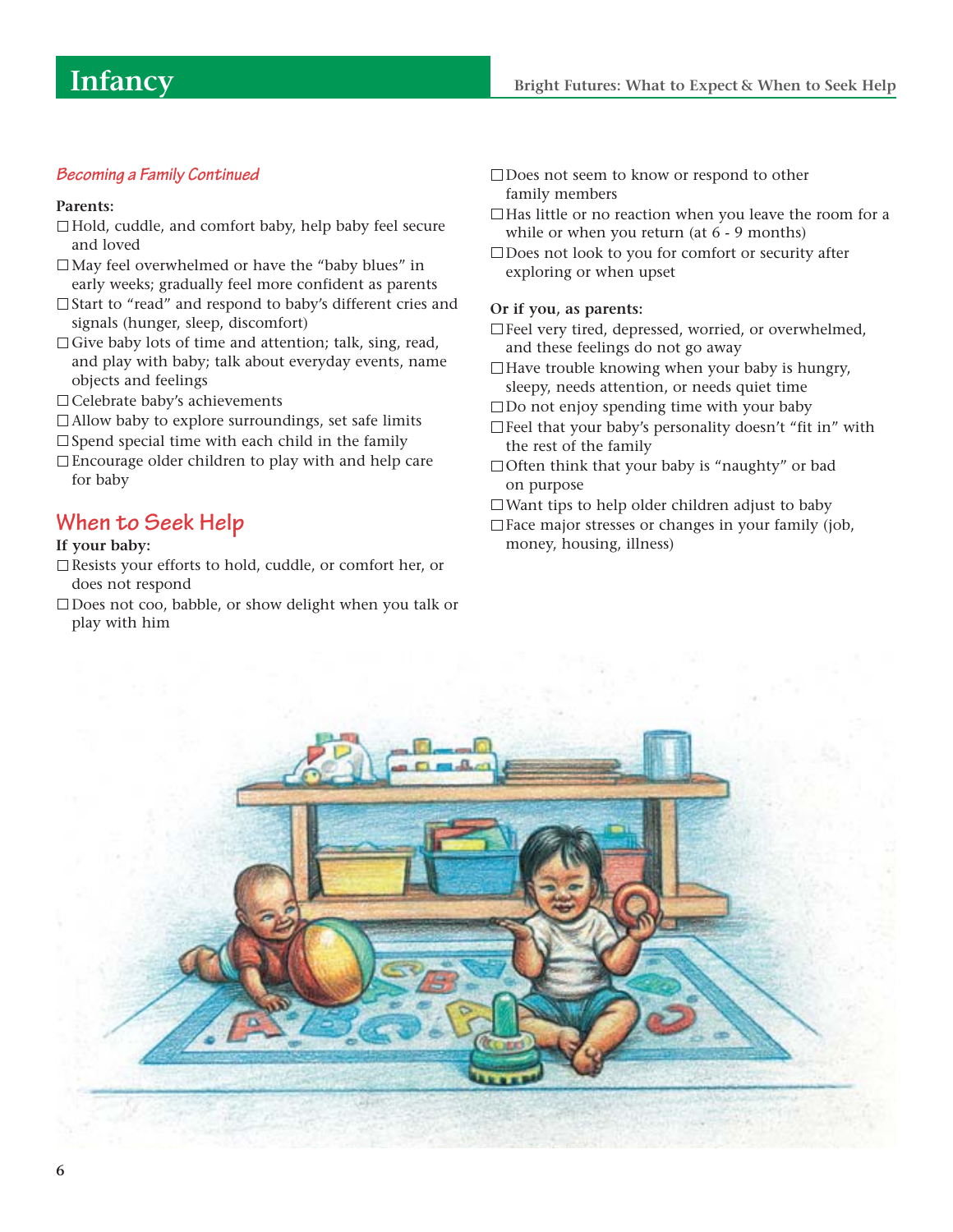$\text{NAME}\_\_\_\_\_\_\_$ 

## **Your Questions and Concerns**

## Feeding

## Sleeping

## Crying and Comforting

## Discovering Self and Others

## **Becoming A Family**